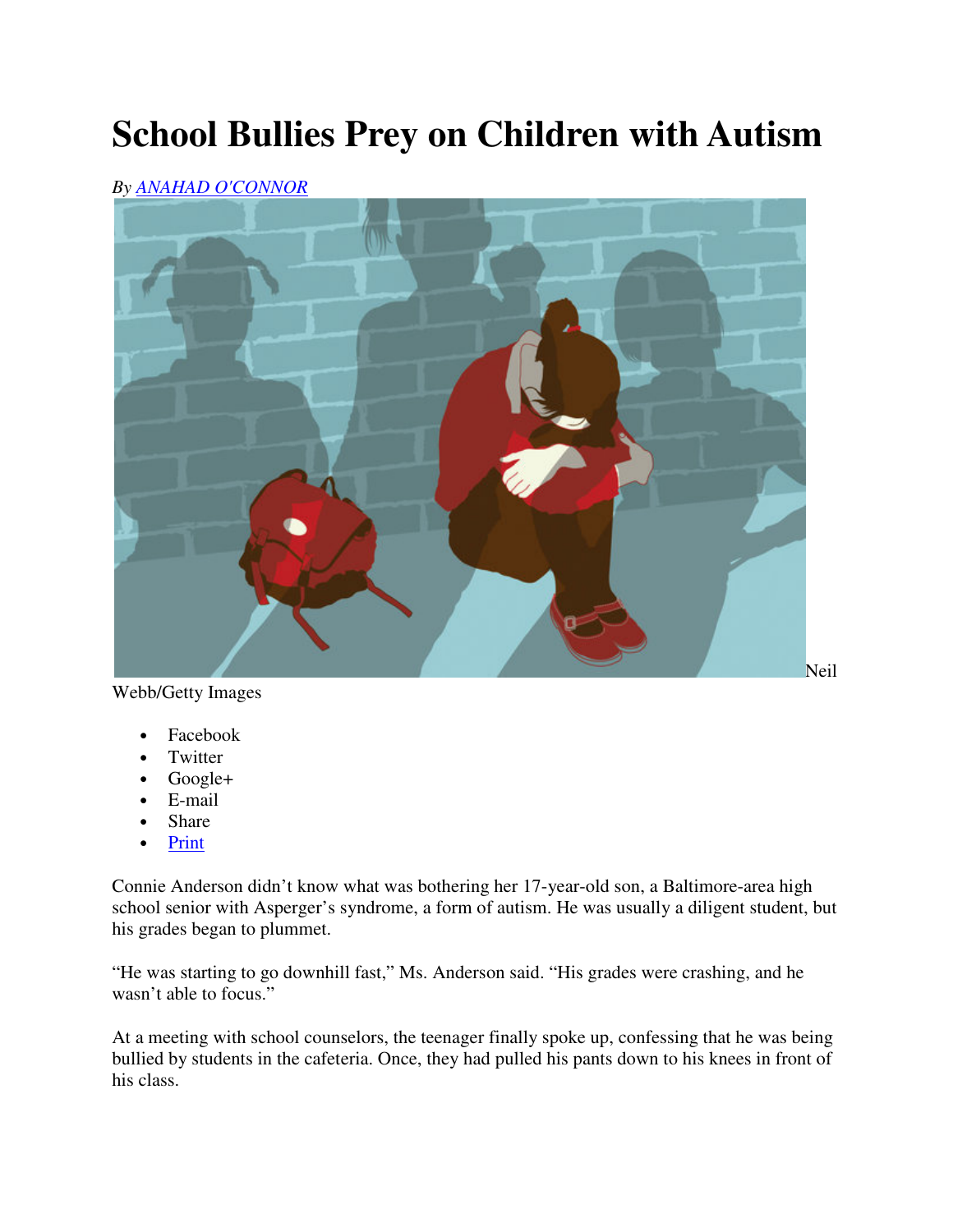While the problem of school bullying has received national attention, with many states passing anti-bullying legislation and school districts adopting anti-bullying programs, a troubling new pattern has emerged among victims. Research published on Monday in Archives of Pediatric & Adolescent Medicine shows that children with autism spectrum disorders, who typically have difficulty in communicating and forming relationships, are far more likely to be bullied than their non-autistic peers.

"I would call it a profound public health problem," said Paul R. Sterzing, lead author of the new study and an assistant professor at the school of social welfare at the University of California, Berkeley. "The rate of bullying and victimization among these adolescents is alarmingly high."

The children at greatest risk, it turns out, appear to be those who also hold the most promise for leading an independent life. The researchers found that the risk of being bullied was greatest for high-functioning children who end up not in special education programs, but in mainstream classes, where their quirks and unusual mannerisms stand out and they are more exposed to bullies.

Many parents of children with autism already are well aware that their children are taunted and tormented at school, but the new study suggests the problem is pervasive. Dr. Sterzing's data, collected from a nationally representative sample of 920 middle- and high-school students with an autism disorder, shows that 46 percent have been bullied. By comparison, in the general adolescent population, an estimated 10.6 percent of children have been bullied.

Dr. Sterzing's study also showed that children were at highest risk for bullying if they also had a diagnosis of attention deficit hyperactivity disorder. Notably, children with A.D.H.D. also were more likely to display aggressive behavior themselves; however, the rate of bullying perpetrated by children with autism was 14.8 percent, similar to the rate estimated for the general population.

The findings are based on data collected in 2001 from a larger 10-year study of more than 11,000 special education students. Parents of autistic children and school administrators were asked to report on instances of bullying that occurred in the previous year.

Children and adults with autism spectrum disorders often are socially awkward and have difficulty communicating and recognizing social cues. Another hallmark of the disorder is a strict adherence to rituals and habits.

"Many of the defining characteristics of autism are the ones that put them at greatest risk of bullying,'' said Dr. Catherine Bradshaw, deputy director of the Center for the Prevention of Youth Violence and an expert on bullying at Johns Hopkins University.

Bullying of children with autism disorders most often occurs as teasing and name-calling, being shunned from activities and hitting.

Dr. Paul A. Law, director of the Interactive Autism Network at the Kennedy Krieger Institute in Baltimore, said middle school can be particularly perilous for high-functioning children with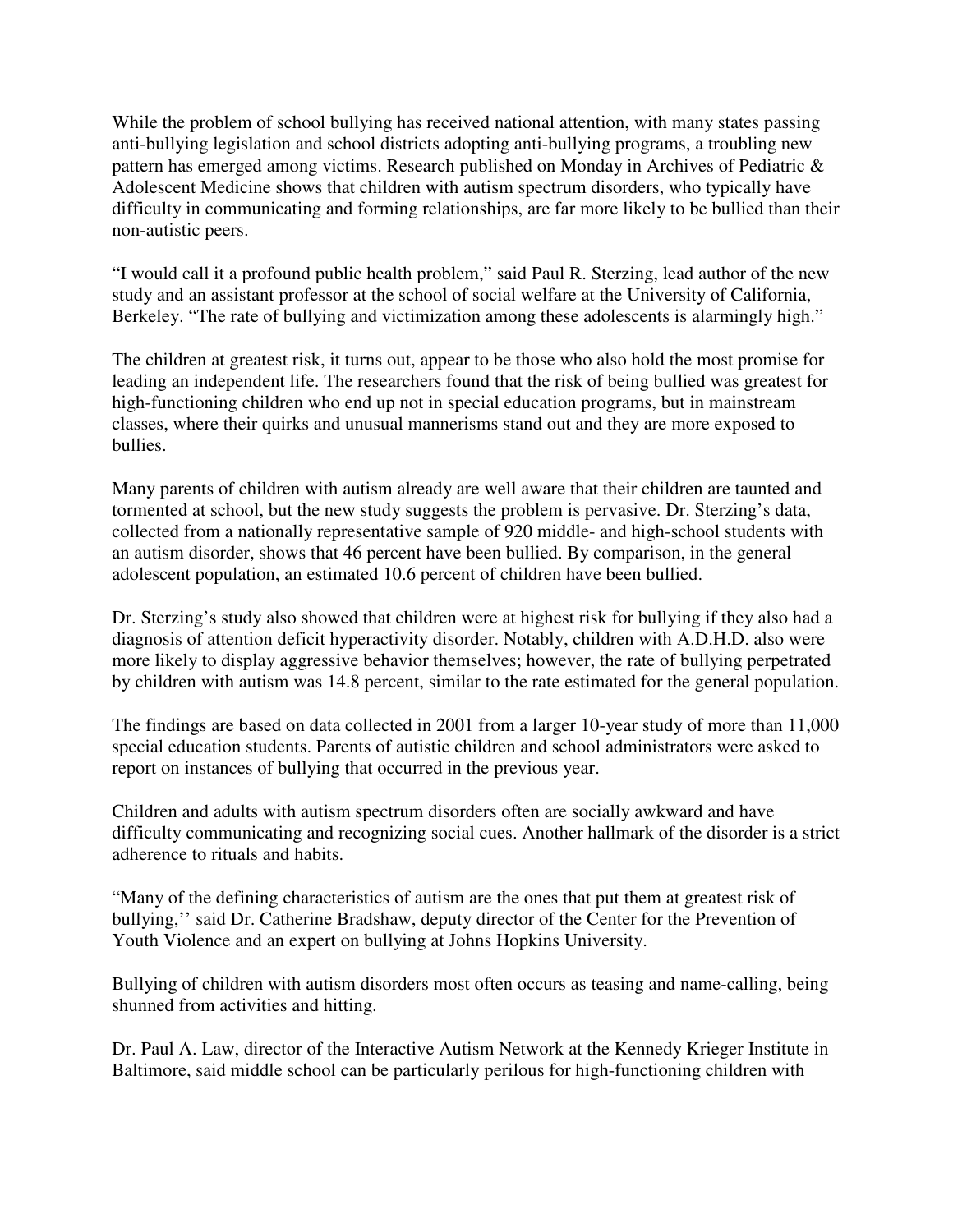autism who lack social skills, because it represents a time when peers can be especially unforgiving of social missteps.

"Social interactions are extremely complicated at these younger ages," said Dr. Law. "It doesn't take long sitting in a middle school cafeteria to see that."

Dr. Law said his group has found that children with an autism spectrum disorder are victimized at a rate more than three times that of their non-autistic siblings.

## **One mother of a high-fuSchool Bullies Prey on Children with Autism**

*By ANAHAD O'CONNOR*



Webb/Getty Images

- Facebook
- **Twitter**
- Google+
- E-mail
- **Share**
- Print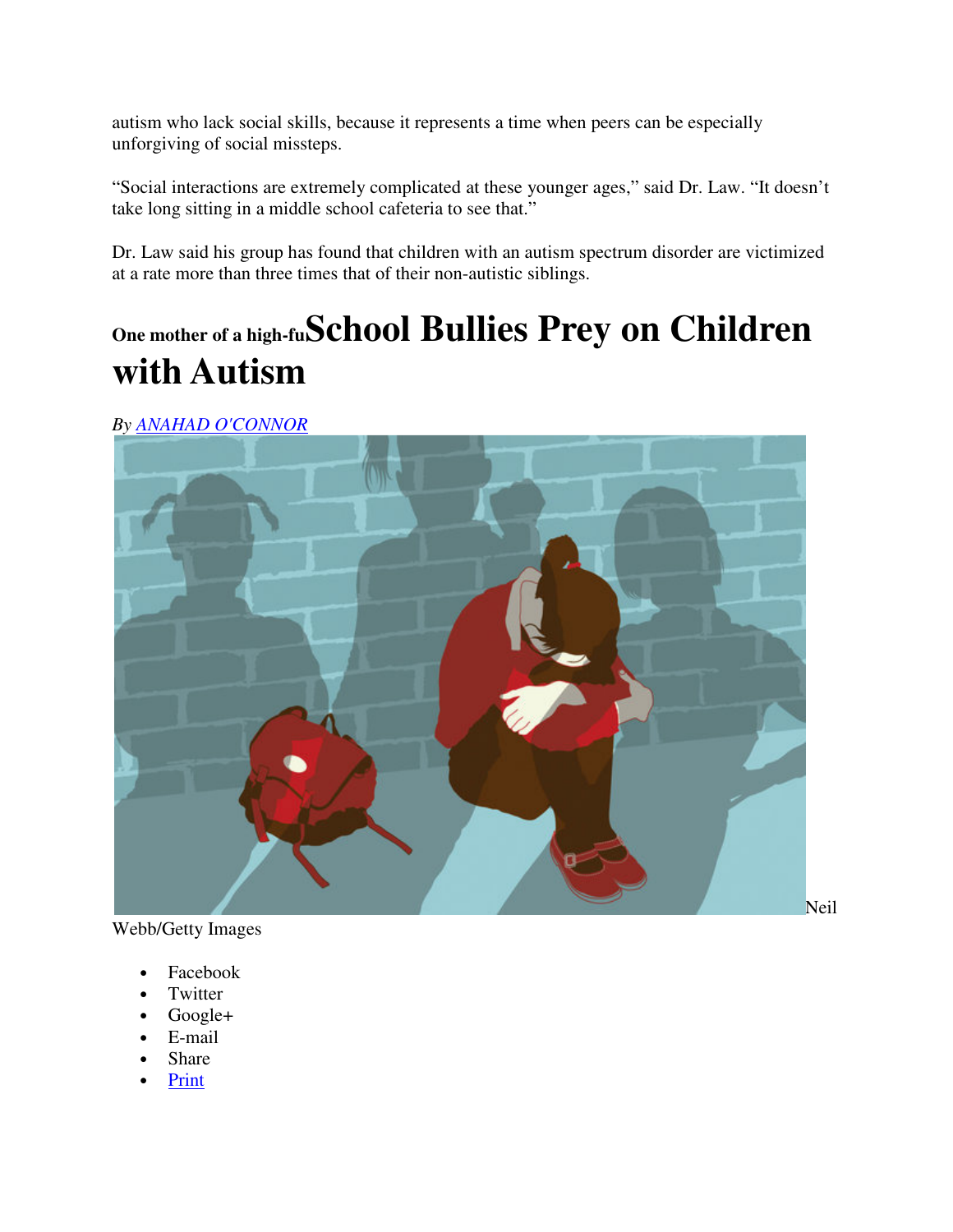Connie Anderson didn't know what was bothering her 17-year-old son, a Baltimore-area high school senior with Asperger's syndrome, a form of autism. He was usually a diligent student, but his grades began to plummet.

"He was starting to go downhill fast," Ms. Anderson said. "His grades were crashing, and he wasn't able to focus."

At a meeting with school counselors, the teenager finally spoke up, confessing that he was being bullied by students in the cafeteria. Once, they had pulled his pants down to his knees in front of his class.

While the problem of school bullying has received national attention, with many states passing anti-bullying legislation and school districts adopting anti-bullying programs, a troubling new pattern has emerged among victims. Research published on Monday in Archives of Pediatric & Adolescent Medicine shows that children with autism spectrum disorders, who typically have difficulty in communicating and forming relationships, are far more likely to be bullied than their non-autistic peers.

"I would call it a profound public health problem," said Paul R. Sterzing, lead author of the new study and an assistant professor at the school of social welfare at the University of California, Berkeley. "The rate of bullying and victimization among these adolescents is alarmingly high."

The children at greatest risk, it turns out, appear to be those who also hold the most promise for leading an independent life. The researchers found that the risk of being bullied was greatest for high-functioning children who end up not in special education programs, but in mainstream classes, where their quirks and unusual mannerisms stand out and they are more exposed to bullies.

Many parents of children with autism already are well aware that their children are taunted and tormented at school, but the new study suggests the problem is pervasive. Dr. Sterzing's data, collected from a nationally representative sample of 920 middle- and high-school students with an autism disorder, shows that 46 percent have been bullied. By comparison, in the general adolescent population, an estimated 10.6 percent of children have been bullied.

Dr. Sterzing's study also showed that children were at highest risk for bullying if they also had a diagnosis of attention deficit hyperactivity disorder. Notably, children with A.D.H.D. also were more likely to display aggressive behavior themselves; however, the rate of bullying perpetrated by children with autism was 14.8 percent, similar to the rate estimated for the general population.

The findings are based on data collected in 2001 from a larger 10-year study of more than 11,000 special education students. Parents of autistic children and school administrators were asked to report on instances of bullying that occurred in the previous year.

Children and adults with autism spectrum disorders often are socially awkward and have difficulty communicating and recognizing social cues. Another hallmark of the disorder is a strict adherence to rituals and habits.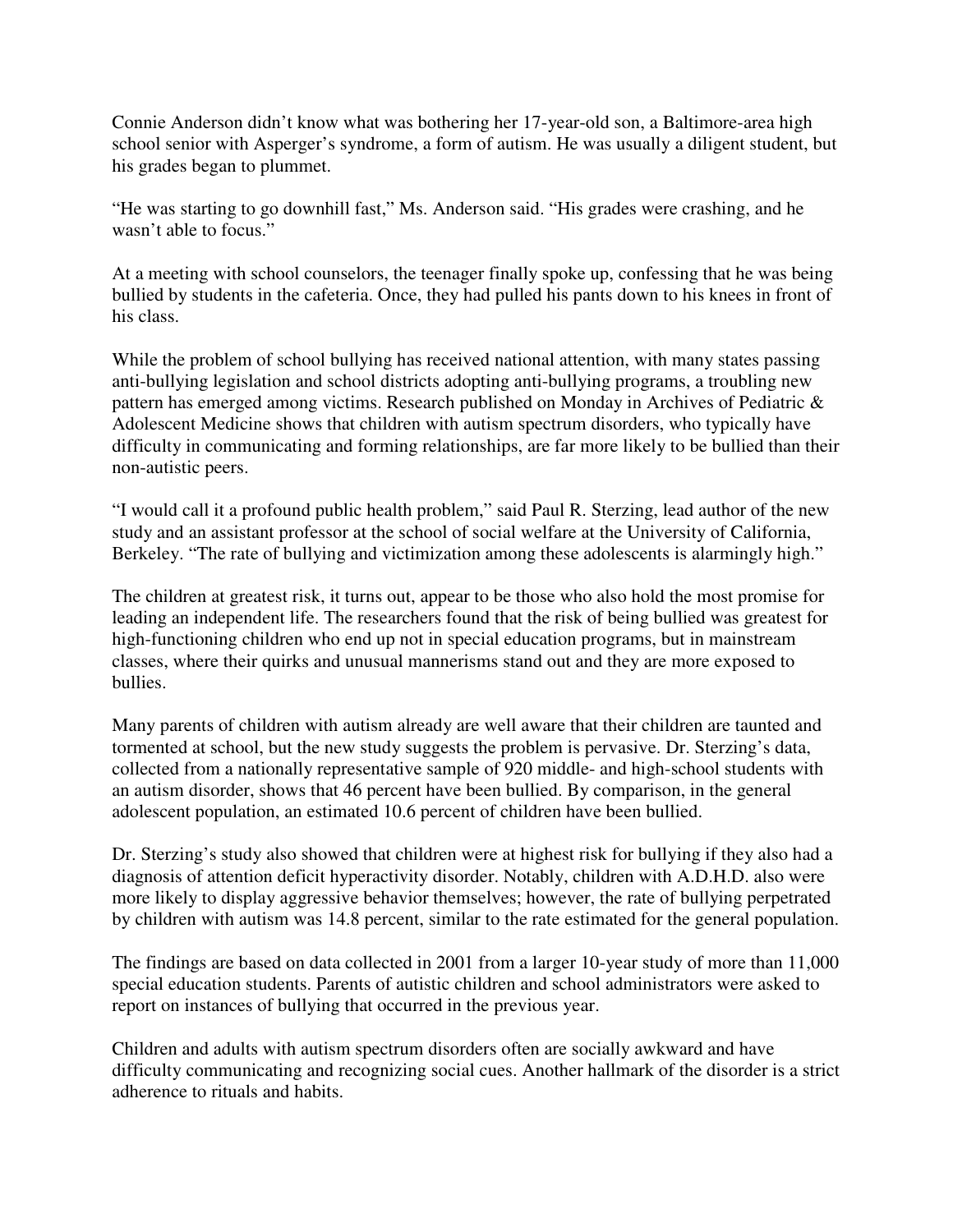"Many of the defining characteristics of autism are the ones that put them at greatest risk of bullying,'' said Dr. Catherine Bradshaw, deputy director of the Center for the Prevention of Youth Violence and an expert on bullying at Johns Hopkins University.

Bullying of children with autism disorders most often occurs as teasing and name-calling, being shunned from activities and hitting.

Dr. Paul A. Law, director of the Interactive Autism Network at the Kennedy Krieger Institute in Baltimore, said middle school can be particularly perilous for high-functioning children with autism who lack social skills, because it represents a time when peers can be especially unforgiving of social missteps.

"Social interactions are extremely complicated at these younger ages," said Dr. Law. "It doesn't take long sitting in a middle school cafeteria to see that."

Dr. Law said his group has found that children with an autism spectrum disorder are victimized at a rate more than three times that of their non-autistic siblings.

One mother of a high-functioning autistic teenager in Los Angeles, who asked that her name not be published to protect her son's privacy, recalled that he was routinely bullied by a group of middle-school classmates who would pick on him at the playground or ambush him or throw things as he walked home from school.

"They knew that a little thing would throw him off his regimen," she said. "If you stole his book or stole his homework, to him it would literally be a disaster. He would run around the schoolyard yelling, 'Who's got my homework?' He didn't have the skills to cope with that."

To avoid the harassment, he began taking a car home from school, but one day the bullies pounced on him as he waited for his ride. The school intervened, punishing the bullies, and two of their parents called the boy's mother to apologize.

Because children with autism have limited communication skills, many may struggle to talk about bullying even to their parents. Others with impaired social skills may not always realize when they are being harassed.

"Children with autism spectrum disorder aren't very good at picking up on things like sarcasm and humor," said Dr. Bradshaw. "They can be set up and made fun of in front of groups and not understand it."

#### **A version of this article appeared in print on 09/04/2012, on page D7 of the NewYork edition with the headline: Autistic Pupils Face Far More Bullying.**

nctioning autistic teenager in Los Angeles, who asked that her name not be published to protect her son's privacy, recalled that he was routinely bullied by a group of middle-school classmates who would pick on him at the playground or ambush him or throw things as he walked home from school.